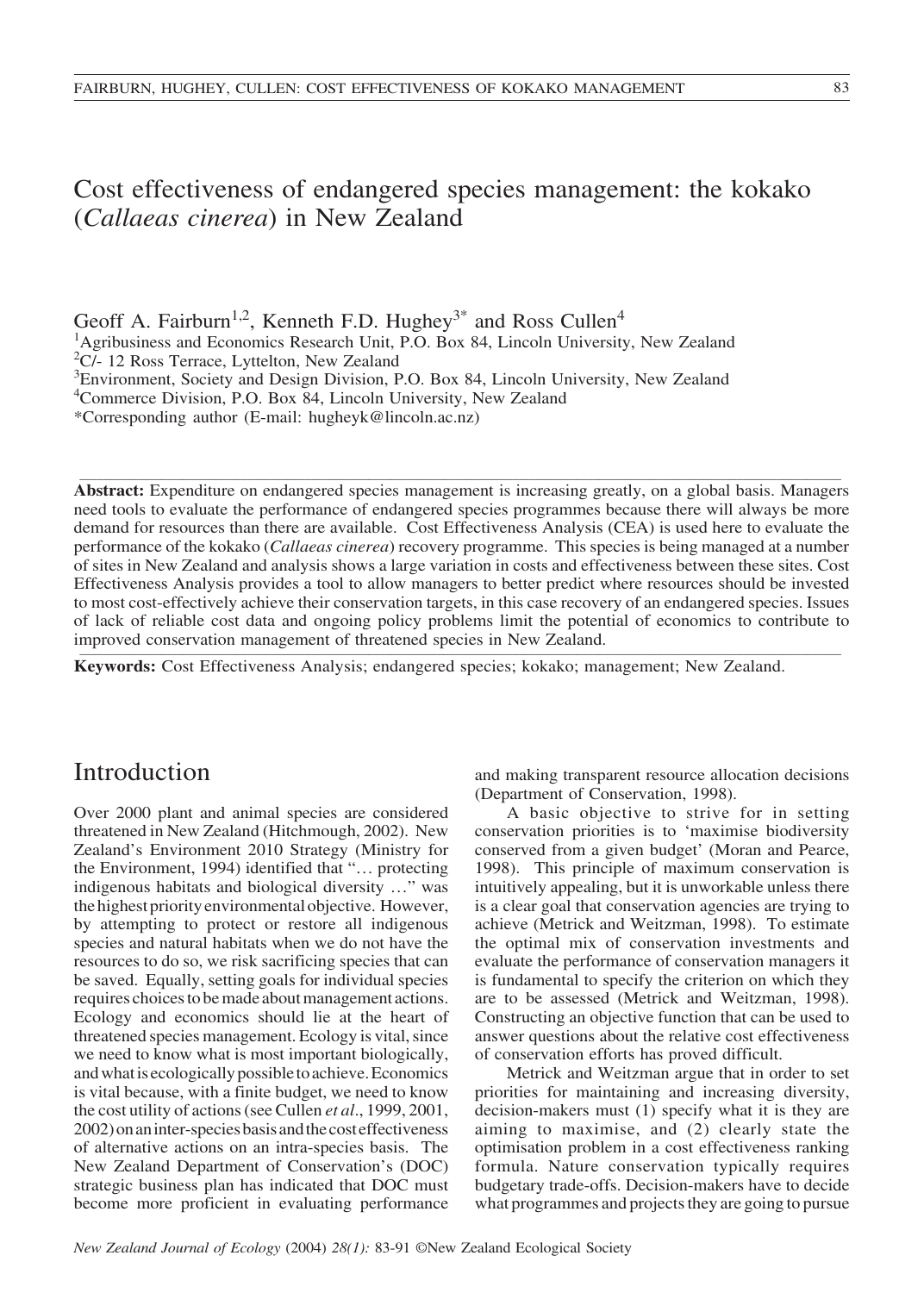each financial year from a shopping list of programmes and projects. The objective is to estimate the payoff from conservation so that it is possible to maximise conservation returns from a range of potential programmes for a given level of risk, although this is complicated by the dynamics of the conservation management problems faced by programme managers.

### **Management priorities for threatened species conservation**

Conservation managers in New Zealand can protect or enhance natural assets through various techniques or methods such as aerial pest control, commercial hunting, fencing, habitat manipulation and strategies such as mainland island management and offshore island protection (Parkes, 1996). In making choices for species and habitat management hard decisions must be made on (1) the means of protection or enhancement, and (2) the relative desirability of conservation goals or ends.

If conservation policy analysis is to be rational it is necessary to estimate the cost effectiveness of policy goals or programmes. For example, has it been more cost effective to invest in kokako (*Callaeas cinerea*) rather than in the black stilt (*Himantopus novaezealandiae*), taiko (*Pterodroma magentae*) or grand skink (*Leiolopisma grande*)? How cost effective has kokako conservation been at different sites in the North Island? Given that programmes are in competition for the same limited budget they must be compared according to their cost effectiveness.

### **Aims**

The purpose of this research is to assist with the development of an economic evaluation framework for estimating the productive efficiency of threatened species management. We report how we have used Cost Effectiveness Analysis to evaluate conservation management projects for a single species, the kokako. We use one output or effectiveness measure for estimating the productive efficiency of management. This measure allows us to easily compare alternative courses of action designed to achieve that output. Our approach is especially useful where analysts must be concerned with how conservation efforts are performing in terms of a taxon overall (e.g. kokako) and the status of meta-populations at individual managed sites (e.g. kokako at Kaharoa, Mapara and Hunua).

Crucial to any economic analysis of nature conservation management actions is the choice of the unit of measurement. Species, populations, genes, ecosystems, communities and landscapes could all be used. However, species offer the most practical unit for conservation evaluation because they are much more tangible and easier to measure than are other units, e.g. communities or ecosystems, which are more

complex and difficult to define (Goldstein, 1999; Noss, 1990). A substantial amount of DOC's efforts have also concentrated on single species. In 1998/99, out of a total appropriation of \$161.8 million (GST exclusive), DOC spent \$24.6 million on species conservation and a further \$34.2 million on plant and animal pest control, which implicitly or explicitly is undertaken to protect species and habitats (Department of Conservation, 1999a). By 1999 a total of 31 species recovery plans had been published by DOC, which compares with only 13 ecosystem restoration projects, including 6 mainland islands projects (Saunders, 1999; Saunders and Norton, 2001).

The kokako is one of two extant species in the endemic New Zealand wattle bird family. It is a territorial forest bird species, formerly found in both the North and South Islands of New Zealand. However, the South Island race (*Callaeas cinerea cinerea*) may now be extinct, and the range of the North Island race (*Callaeas cinerea wilsoni*) is greatly reduced as a result of habitat loss and of predation (Innes and Flux, 1999). Remaining native forests are mostly protected under the statutory control of the Department of Conservation. However, the threats posed by introduced predators, mostly possums (*Trichosurus vulpecula*) and ship rats (*Rattus rattus*), are an ongoing problem and are the main focus of the North Island kokako recovery plan (Innes and Flux, 1999). The recovery plan has a 20-year goal "to improve the status of Kokako from endangered, by restoring the national population to ca. 1,000 pairs by the year 2020, in sustainable communities throughout the North Island." As well, "in order to attain the stated goal of this plan, we state 23 key sites which represent the necessary minimum management sites required to improve the status of kokako by 2020" (Innes and Flux, 1999). With management planned for 23 sites and predator control being the primary management requirement, it is appropriate to compare the cost effectiveness of management between sites to help decide where the best conservation return on investment has been occurring. Such knowledge might help managers decide where future investment should occur.

#### **Cost Effectiveness Analysis**

Cost Effectiveness Analysis (CEA) can be used to find the least cost means to meet a conservation objective using a single measure of effect. It differs from Cost Benefit Analysis because the managed outputs are usually measured in non-monetary units such as pest kill, abundance of species, number of habitat units protected or species survival probability. The analysis requires data on each management alternative's output and cost. Specifying the output is crucial because this will determine what alternatives can be included in the analysis. For example, if the effectiveness measure is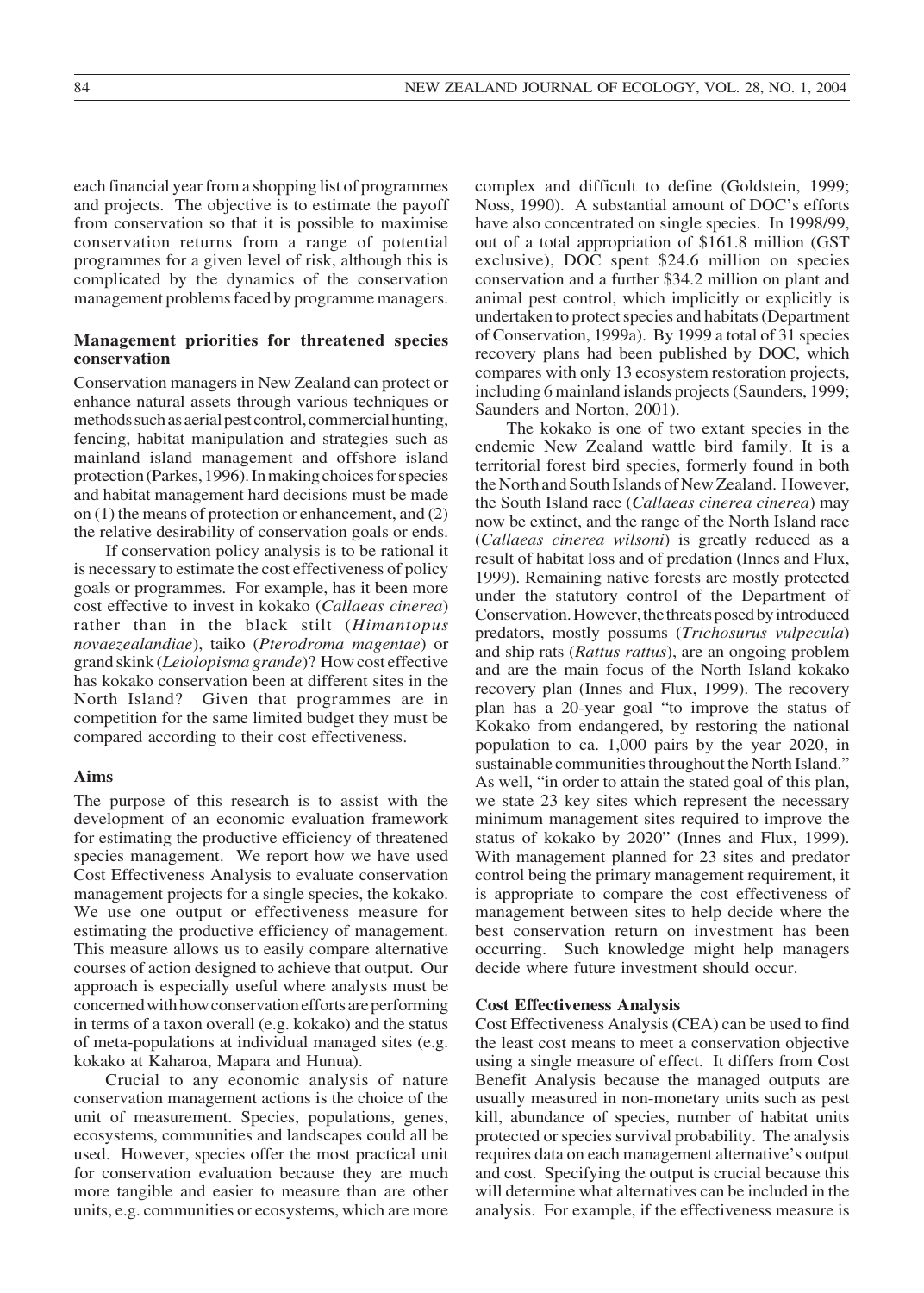pest kill, then only pest control operations can be included in the analysis. If many alternatives are being evaluated CEA may involve an optimisation procedure for identifying the actions which are the most cost effective.

Cost Effectiveness Analysis can also be used to assess the costs of different goals for a threatened species recovery plan. Several North American researchers have used stochastic population models to estimate the marginal costs of achieving various survival probabilities under alternative recovery plans (Haight, 1995; Hyde, 1989; Montgomery *et al.,* 1994). Although these studies have focused on the economics of the distributional impacts to society of conservation management (employment, earnings, profits), the methodologies employed are also applicable to the trade-offs between population size and direct cost.

### Methods

Cost Effectiveness Analysis commonly measures the cost of programmes or projects in dollars but the outputs in non-monetary units. The unit of output or effectiveness measure should be derived from the goal one is trying to achieve. Since the principal goal stated in the North Island kokako recovery plan is 'additional number of male/female pairs', this is the best output measure for a CEA, at any of the managed sites. We recognise that the recovery plan aims to manage kokako at 23 sites, as well as achieving the goal of 1000 pairs by 2020. We discuss in a later section the role of the '23 sites' goal. The gain in the number of kokako pairs is a final rather than intermediate output. Knowledge obtained, such as 'managers have confidence that restoration is possible on the mainland', is an intermediate output and not the criterion that should be used. Of course, an improved knowledge base, via research-by-management for example, may lead to more birds in the future. By measuring the payoff in terms of final outputs one can get a much more accurate picture of what is being achieved with a given amount of resources.

To estimate the cost effectiveness of kokako conservation at sites throughout the North Island it is necessary to specify a simple equation for ranking kokako projects according to their cost effectiveness. In developing this equation four inter-related economic terms used throughout the remainder of the paper require definition. Discounting is a tool used to express the benefits that occur in different periods of time, either future or past, in a common metric. That metric is most commonly dollars, as for costs in this equation, but can also be other countable benefits such as the female/male pairs recorded here as measures of effectiveness. When discounted, the common metric used is referred to as Present Value, and future or past values are converted to a value in today's terms. This conversion is undertaken using the Discount Rate, commonly the rate at which governments pay to borrow money. We have chosen a discount rate of 6%. An amortisation amount is an annual payment that will meet the total costs of a given project, say an endangered species management project, over the project life.

A cost effectiveness formula for kokako can be expressed as follows:

$$
PAYOFFk = \sum_{t=0}^{T} \left[ \frac{K_n - K_i}{(1+d)^t} \right] / \sum_{t=0}^{T} \left[ \frac{C_t}{(1+d)^t} \right]
$$

where:

*PAYOFFk* is the change in the number of discounted male/female kokako pairs per discounted conservation dollar spent on kokako protection at a site.

 $K_n$  is the number of female/male pairs at the end of the planning period.

 $K_i$  is the number of female/male pairs at the beginning of the operational period.

 $C_t$  are the direct costs of protection at a site in year t. *d* is the discount rate.

To measure the effectiveness of kokako management since 1989, we obtained from kokako recovery group members' annual data on number of male/female pairs each year from 1989 to 1998 at six managed sites — Rotoehu, Mapara, Hunua, Otamatuna, Mataraua and Kaharoa. Kokako are believed to reside in about 15 sites in the upper North Island (Innes *et al.,* 1999).

### Results

### **Kokako productivity**

The data on the numbers of male/female kokako pairs are shown in Table 1. Management intervention at most sites has clearly been associated with large increases in the numbers of female/male kokako pairs. The totals in Table 1 differ from those presented in Innes *et al.* (1999) because the latter included male/ male pairs. For all of these sites the populations are not geographically closed since juveniles can disperse from the managed area (Innes *et al.,* 1999).

Note that deciding how many pairs there would have been at Mapara if there were no translocations to other sites is not as simple as saying 'since 9 females were removed 9 extra pairs might have formed'. For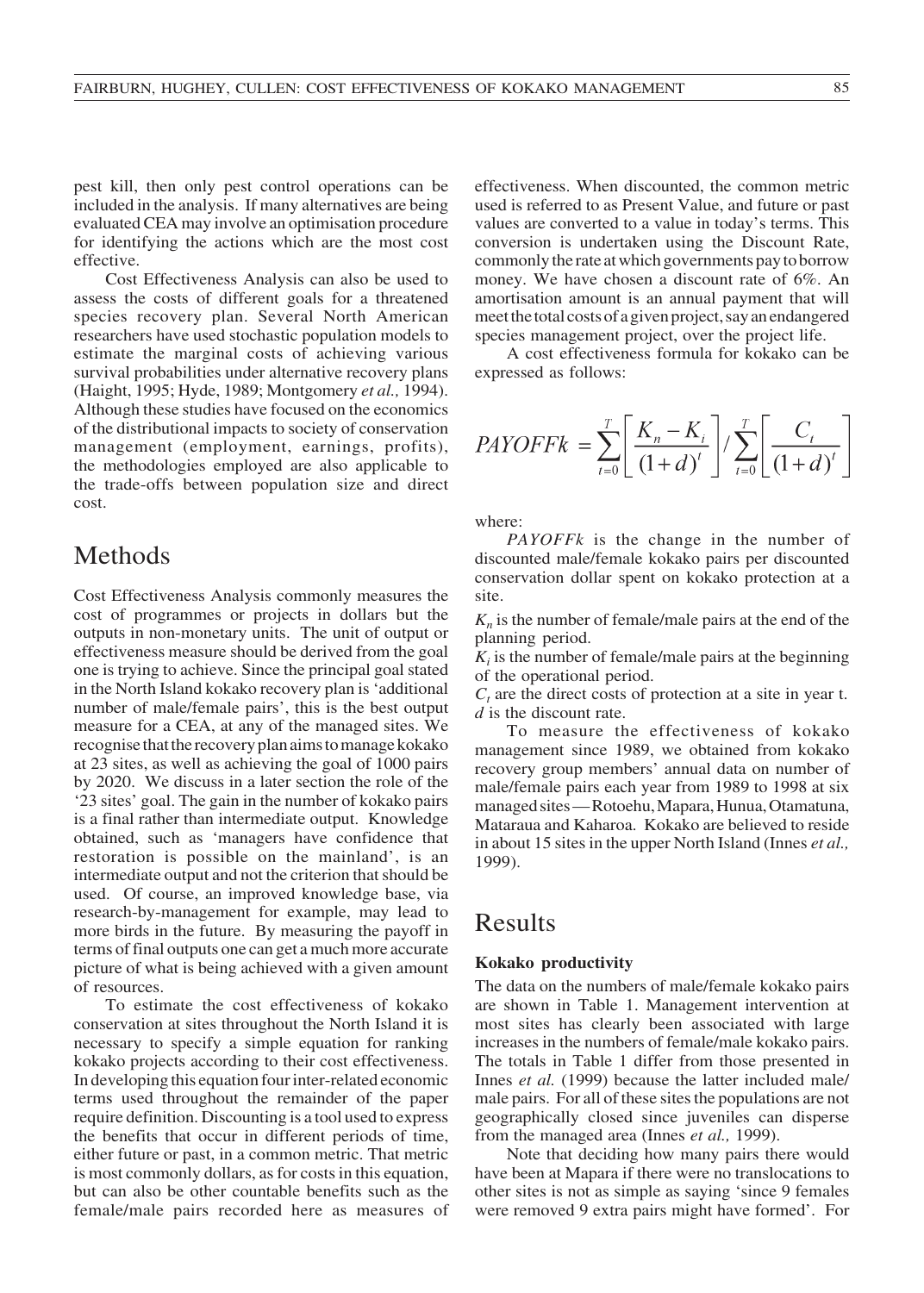| 1989 | 1990 | 1991 | 1992 | 1993 | 1994          | 1995 | 1996 | 1997 | 1998        |
|------|------|------|------|------|---------------|------|------|------|-------------|
| 4    | 6    | 6    | 10   | 15   | 17            | 18   | 31   | 38   | 40 $(49)^6$ |
|      |      | 10   | 12   | 18   | 15            | 16   | 13   | 12   | 12          |
|      |      | 4    | 4    | 6    | 8             | 8    | 6    |      |             |
|      |      |      |      |      | 10            |      | 20   |      |             |
|      |      |      | 16   | 12   | 8             | 13   | 12   | 14   | 19          |
|      |      |      |      |      | 3             | 2    | 2    | 3    | 5           |
|      |      |      | 3    |      | $\mathcal{D}$ | 3    | 6    | 9    | 12          |
|      |      |      |      |      |               |      |      |      |             |

Table 1. Number of female/male kokako pairs at several key sites.

Numbers in **bold** indicate the existence of management intervention at the site, especially intensive predator control in the previous year.

1 These tallies exclude 14 kokako which were translocated out of the block to boost populations at Tiritiri Matangi Island (1 female and 1 unknown, probably female), Pikiariki reserve (2 females and 1 male), Kapiti Island (2 females and 3 males) and the Hunua Range (4 females).

<sup>2</sup>These Rotoehu data were from a 150-ha study area which was selected because it had been used as a previous study area by a scientist in the 1980s. We have been informed that this was too small for accurate assessment of pest control outcomes because many juveniles dispersed outside its boundaries after fledging.

<sup>3</sup>In 1994 a larger survey area (450 hectares) was established and these Rotoehu data are from the larger survey.

4 The 5 pairs include the translocations from Mapara.

<sup>5</sup>Pest control in Matarua was undertaken by protecting individual nests in a small block (around 440 hectares) rather than doing pest control over a larger area containing pairs.

<sup>6</sup>Figure in brackets for Mapara in 1998 is an estimate of the number of pairs that would have been present if the transfer from Mapara had not occurred.

example, in 1996/97 there was a translocation to Kapiti Island that included two newly-formed pairs. However, there is no accurate way of knowing whether they would have remained together and bred in that season if they had been left at Mapara. If they had remained and bred then the total pairs during 1996/97 would have been 33, and they may have produced on average one further female fledgling each. Considering that females can nest in their first year, then during the following year there might have been  $38 + 2 + 2 + 5 =$ 47 pairs maximum, which could have led to an extra nine female fledglings. In 1998/99 there might have been a maximum of  $40 + 9 + 9 = 58$  pairs. Of course ecological systems do not work this simply. One kokako manager noted that as the Mapara population increases there might very well be increased competition for mates/territories and there may be a corresponding change to the time it takes for pairs to be recruited, i.e. density dependence. There may also be an increasing rate of juvenile/sub-adult mortality as population density increases. We were informed by the conservation manager that the midpoint between the maximum and minimum tallies is probably realistic if the transfers had not occurred from Mapara. For 1998, the final year of our evaluation, the mid point is 49 (see brackets in Table 1). By year, the maximum tallies were: 1996 – 33 (from 31 in Table 1 which is the minimum point), 1997 – 47 (38) and 1998 – 58 (40).

### **Cost effectiveness of kokako conservation**

The cost effectiveness of Mapara and other kokako management sites is shown in Table 2. We report results using a 6% discount rate, and note that sensitivity tests using 3 and 10% discount rates do not significantly alter the relative cost effectiveness values for these projects. Kokako conservation has been the most cost effective at Mataraua with an average cost per additional pair of \$42 976, which compares with \$57 522 at Mapara and \$63 094 at Otamatuna. Table 2 also shows that annual average cost per hectare is not the best measure to assess the cost effectiveness of management: Mapara costs \$3 per hectare less than at Mataraua even though the cost per additional pair at Mataraua is over \$14 000 less-costly than at Mapara. Conversely, management at Otamatuna was the lowest cost, at \$115 per ha, while cost per additional kokako pair was highest, at \$63 094.

# Discussion

Subject to the caveats we discuss below, it has been possible to evaluate the cost effectiveness of kokako management at different sites with standardised data on abundance and costs. Cost effectiveness varies between sites. That knowledge should be used by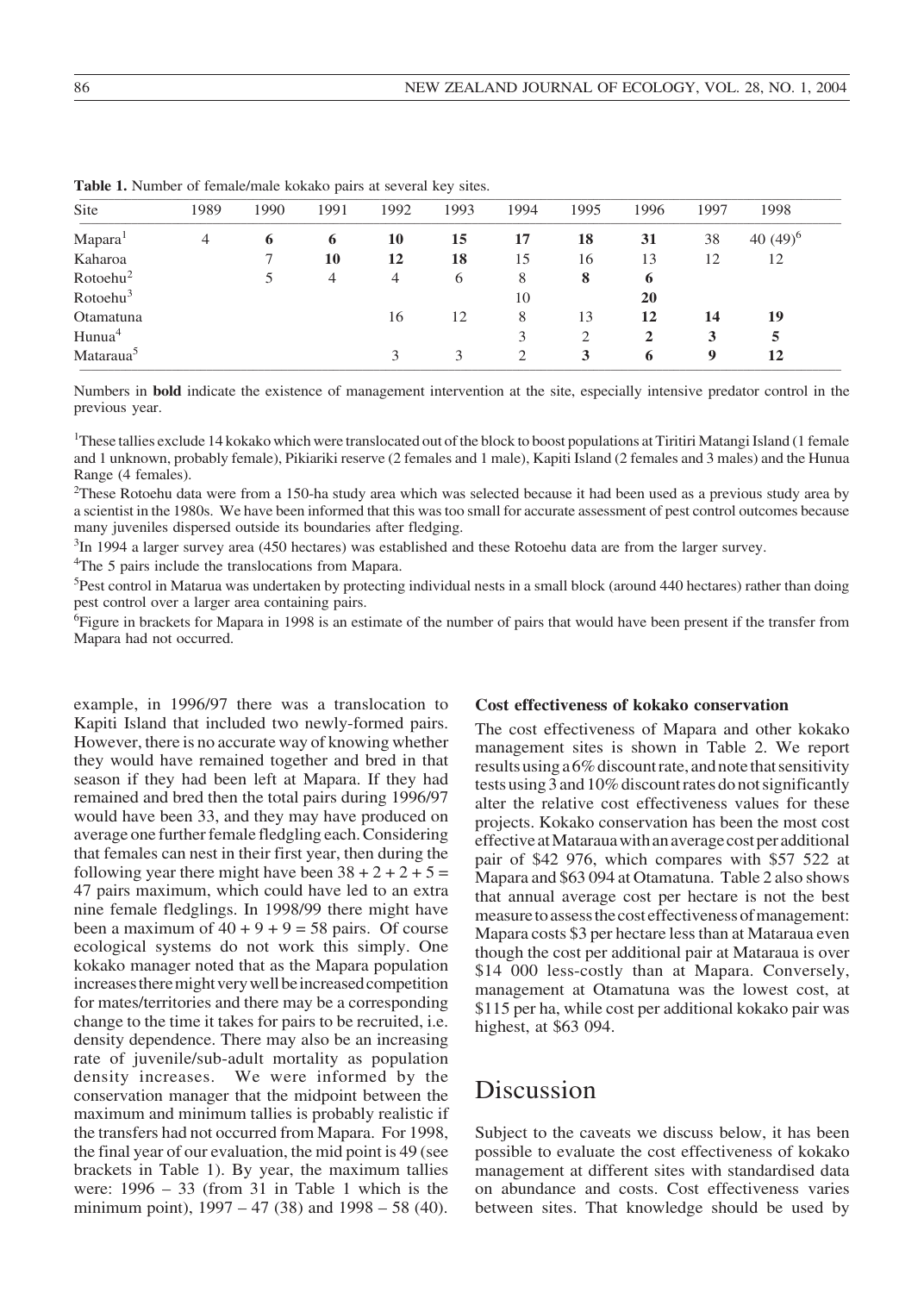| <b>Table 2.</b> Cost effectiveness of kokako conservation at sites. PV is the present value. $K_n$ is the number of female/male pairs at |  |  |
|------------------------------------------------------------------------------------------------------------------------------------------|--|--|
| the end of the planning period. $K_i$ is the number of female/male pairs at the beginning of the planning period. d is the discount      |  |  |
| rate.                                                                                                                                    |  |  |
|                                                                                                                                          |  |  |

| Site      | Ha   | No. years<br>management | PV total<br>cost<br>$d=6\%$ | Annual<br>amortised<br>cost<br>$d=6\%$ | PV of<br>$(Kn - Ki)$<br>Pairs<br>$d=6%$ | Annual<br>effectiveness amortised cost<br>per hectare<br>$d=6\%$ | PV cost per<br>additional<br>kokako pair<br>$d = 6\%$ |
|-----------|------|-------------------------|-----------------------------|----------------------------------------|-----------------------------------------|------------------------------------------------------------------|-------------------------------------------------------|
| Mataraua  | 440  |                         | \$287 078                   | \$57 416                               |                                         | \$155                                                            | \$42 976                                              |
| Mapara    | 1400 | 12                      | \$1 780 312                 | \$148 359                              | 31                                      | \$152                                                            | \$57 522                                              |
| Otamatuna | 1300 | 3                       | \$401 280                   | \$166 962                              | 6                                       | \$115                                                            | \$63 094                                              |
| Rotoehu   | 440  |                         | റ                           |                                        | 11                                      | 2                                                                |                                                       |
| Kaharoa   | 381  |                         |                             |                                        | 4                                       |                                                                  |                                                       |
| Hunua     |      |                         |                             |                                        |                                         | $\Omega$                                                         |                                                       |

conservation managers to consider how best to implement the species recovery plan. Knowing that management at some sites is much more cost effective than at others should lead conservation managers to try to replicate both the natural conditions and management conditions at other places chosen to meet the plan's goals, or preferentially direct management to efficient sites. What then, are the issues that DOC and others in similar situations face in using a tool like CEA to improve their management performance?

#### **Limitations of CEA**

Cost Effectiveness Analysis has limitations and these need to be recognised by conservation managers. Where economic values are not assigned to the measure of effect, CEA will only provide results that indicate whether conservation outputs are being obtained for the least cost. As a result CEA is perhaps most useful when a decision-maker has a limited budget for a management programme such as a threatened species recovery plan and must decide what mix of actions are the most cost effective. That is the case for kokako. However, it may not be useful for informing decisionmakers about the recreation, employment, income or loss of profit impacts to society of conservation management if only the direct rather than also the opportunity costs of such management are considered. For example, while CEA could be used to rank the deer control areas that provide greatest conservation return for a set budget, it says little about the potential losses (including non-monetary) endured by recreational hunters (to whom deer are a valued resource). Finally, CEA is limited by the measure of effect chosen by the analyst. If the measure of effect or output is a natural unit derived from the objective of the programme, for example, kokako male/female pairs for the kokako recovery plan, then only kokako projects can be included in the analysis. A different unit may have to

be used if management is focused on multi-species. In such cases another tool, e.g. Cost Utility Analysis (see for example Cullen *et al*., 1999, 2001, 2002) or a combination of Multi Criteria Analysis and CEA (see Stephens *et al.,* 2002) need to be used.

### **Lack of data**

The absence of cost data for Kaharoa and Rotoehu, which were two of three blocks used to test the pest limitation hypothesis (Innes *et al.,* 1999), means that it is impossible at these sites to assess the cost effectiveness of experimental management options for the kokako. Two consequences arise from the absence of expenditure data:

- 1. Managers and researchers have little information on the cost/uncertainty reduction trade-off (or how many financial resources it has taken to gain that extra piece of crucial knowledge). Decisionmakers therefore have little ability to estimate whether more large scale and expensive adaptive management should be initiated for the kokako.
- 2. It is impossible to ascertain for many kokako sites how the improved knowledge base for decisionmaking changes the cost effectiveness ratio (i.e. cost per additional pair) in the future. Innes *et al.* (1999) do not provide data on the costs of experimental management actions at different sites.

Effectiveness data on kokako management shows that while the recovery programme has not achieved a large return in terms of the taxon (see Cullen *et al.,* 1999), it has improved the status of several populations (see Table 1). This implies the recovery plan has been successful in achieving the stated principal objective and has made progress toward the long-term goal of 1000 pairs by 2020 (Innes and Flux, 1999). Our analysis does show, however, that management has proved to be very costly. From 1987 to 1998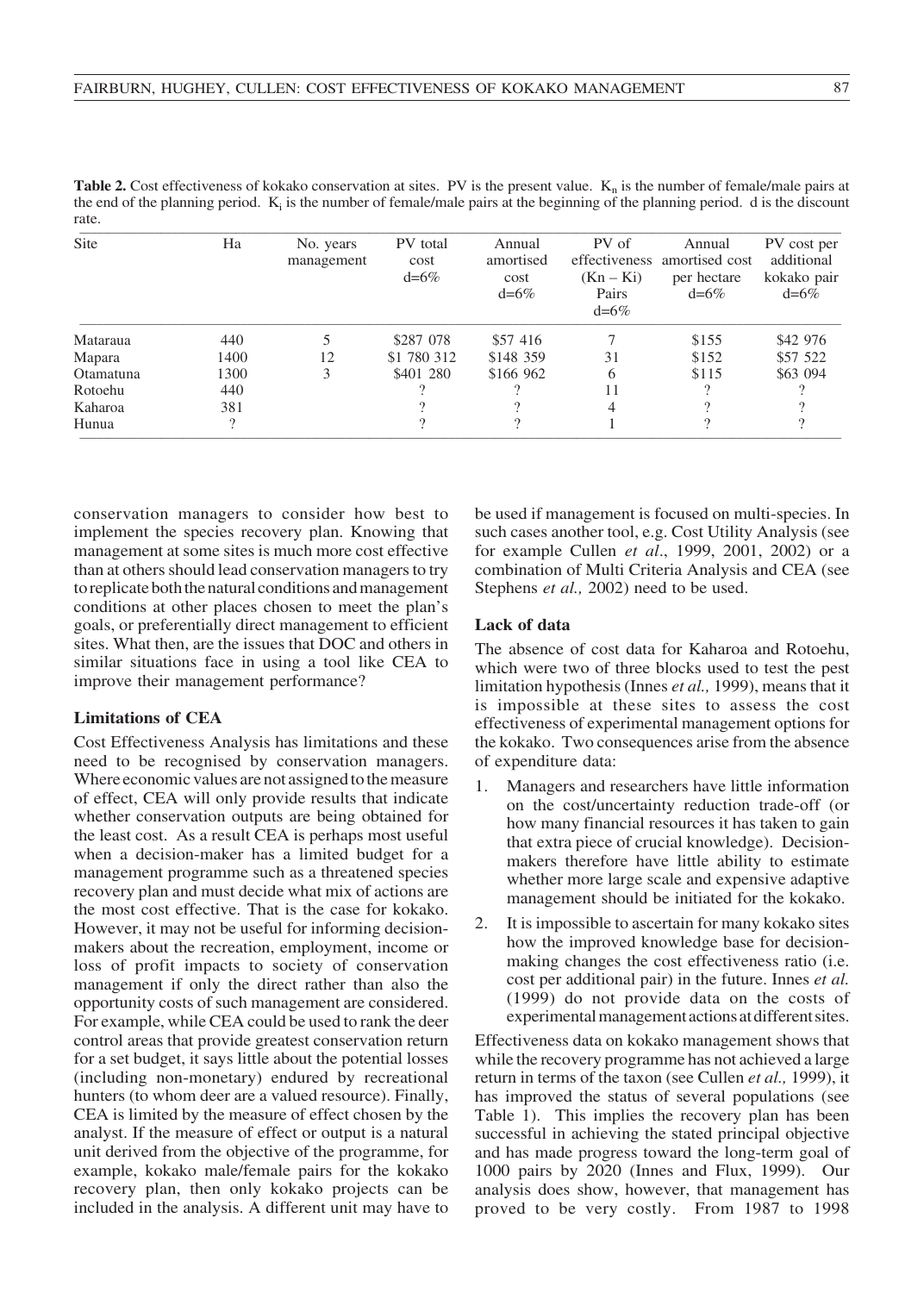\$2 493 839 (in 1998 dollars) was spent on kokako protection at Mapara alone, which achieved an increase of an estimated 45 male/female pairs (as at 1998). At a discount rate of 6%, the average cost per additional pair is \$57 522, while the annual average cost per hectare is \$116. The cost per hectare and per additional pair provide a useful benchmark for assessing how the knowledge gained (e.g. new pest control technology, identification of possum and rats as key pests) translates into improved cost effectiveness for the kokako at Mapara and Mataraua, provided data are consistently collected over time.

The cost per hectare and per additional male/ female bird is high because the recovery plan aimed to simultaneously achieve research objectives (i.e. the causes of kokako decline) and management objectives (i.e. kokako improvement). However, the cost is less than that estimated for management of all New Zealand Mainland Island ecosystem restoration programmes, which was estimated by Saunders and Norton (2001) to be \$165 per hectare. All else being equal, the cost of information acquisition increases relative to the magnitude of uncertainty reduction. If it were possible to separate management costs from research costs, and calculate cost effectiveness based only upon management costs, then the cost per additional pair would be somewhat less than \$57 522. The more information a researcher or manager wants to gain on the dynamics of the pest resource system the greater the cost and risk involved. Before the kokako recovery programme was initiated very little was known about the cause of kokako decline and the management needs of that bird. After eight consecutive years of intensive control of possums, ship rats, goats (*Capra hircus*), stoats (*Mustela erminea*), weasels (*Mustela nivalis*), ferrets (*Mustela furo*) and cats (*Felis catus*), it has been deduced that not all of these pests need to be controlled every single year for kokako protection (Innes *et al.,* 1999). Conservation managers wishing to recover kokako populations should aim for residual densities of 1 possum per 100 trap nights and a 1% ship rat tracking index at the onset of the nest season each year for several years (Innes *et al.,* 1999). From this perspective there is reason to expect the cost per additional pair may be less than \$57 522 in the future. Due to the required intensity and frequency of rat and possum control mainland kokako management will continue to be costly, however. Just how costly kokako recovery will be in the future is dependent on the pulsing intervals of pest control, future improvements in pest control technology, and more importantly how realistic the stated recovery goal is for the  $21<sup>st</sup>$  century.

#### **Project goal selection**

The 20-year goal in the updated draft kokako recovery plan is to restore the national population to 1000 pairs by 2020 in sustainable communities throughout the North Island, or more precisely 50 pairs at each of 20 sites (Innes and Flux, 1999). No definition of what is meant by 'sustainable communities' is provided. Experimental management for the kokako has shown the immediate cause of decline is recruitment failure due to predation by ship rats and possums at kokako nests and that the decline can be reversed, by intensive and sustained pest control using existing technology (Innes *et al.,* 1999; Innes and Flux, 1999). However, the proposed recovery goal seems to have been determined without reference to the economic dimension of the relationship between pests, people and valued resources (Parkes, 1993). An *ad hoc* approach to goal determination implicitly assumes the conservation budget is always large enough to fund any vision that can be conceived of and that the opportunity costs of kokako conservation are zero. This stance is clearly at odds with some of DOC's more recent statements including … 'rigorous prioritisation in relation to available funding occurs … Prioritising will be guided by (vi) … cost effectiveness' (Department of Conservation, 2001).

Recent work by Stephens *et al*. (2002) for the Department does recognise the importance of costs. Measuring Conservation Achievement (MCA) is a methodology to inform selection of asset protection and recovery actions. The goal is to develop a model of the expected contribution of each conservation project to maintenance or enhancement of mainly native vegetation and other native species. The ultimate goal of conservation is argued to be maintenance or improvement of 'condition' — compositional similarity to the biota which it is believed would occur at a site if it did not suffer from human-induced disturbance. The Stephens *et al.* (2002) approach is to measure the effects of management on for example pests, and to estimate possible conservation outcomes via explicit relationships between proximate targets and 'condition'. As far as its current application is concerned, however, MCA deals with site selection prioritisation and not with project choices within a single-species recovery programme. Notwithstanding this criticism, MCA appears to have the longer-term potential to contribute to such deliberations.

In evaluating the desirability of the management goal for a species such as the kokako it is necessary to examine the marginal trade-offs between a range of population sizes or survival probabilities and costs (Hyde, 1989; Haight, 1995; Montgomery *et al.,* 1994). In general, the more managers and researchers aim to improve the survival probability of a species or population, the greater the cost. Montgomery *et al*. (1994) show how the cost of more ambitious conservation plans for the northern spotted owl (*Strix occidentalis caurina*) increases with successive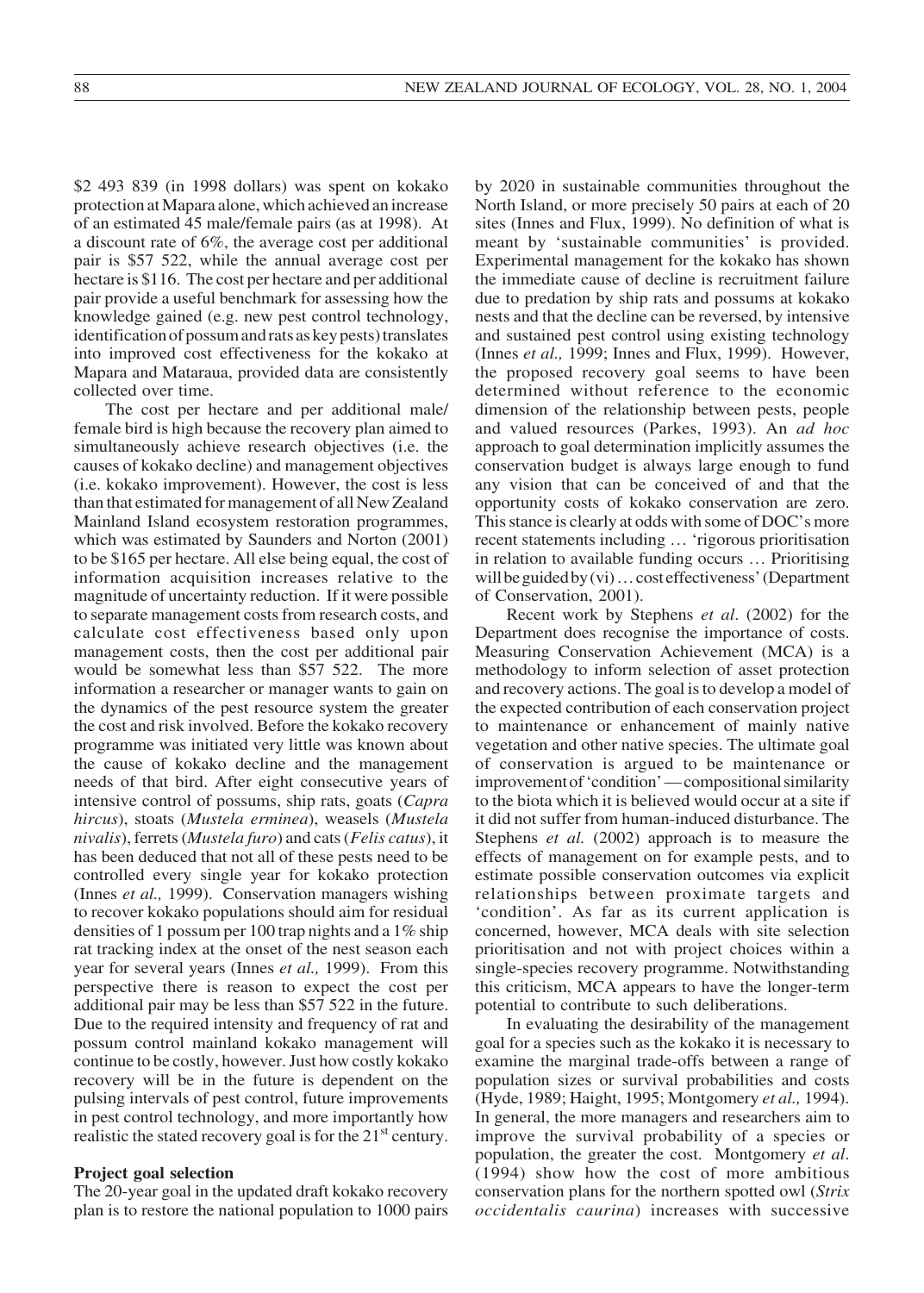increments of survival probability. The authors show that the marginal cost of improving the survival probability by one percentage point from 90 to 91% is US\$1.4 billion. To improve the owl's survival probability a further 5% to 95% will cost on average an additional \$2.6 billion per percentage point (Montgomery *et al.,* 1994). Haight (1995) explores the tradeoff between target population size and foregone timber revenue, and finds results which are qualitatively similar, although in much smaller magnitudes, to those of Montgomery *et al.* (1994).

The merit of the goal of the North Island kokako recovery plan compared with many other options is not known because the costs and trade-offs have not been evaluated in a similar manner. The costs of moving from approximately 270 to 1000 kokako pairs are not known. There is no information available to indicate the relationship between increases in population size and the marginal cost of improving the survival probability of the kokako. If the goal of 1000 pairs is very costly, a more productive use of scarce resources may be to aim for fewer pairs and use the remaining resources for the brown kiwi, black stilt, or other threatened species. Such questions cannot be answered by ecological science, which as Baskerville (1997) points out, 'too frequently assumes there are no costs to be borne from ecological action'. Since economic parameters appear to be mostly absent in the recovery plan, if it is implemented poor resource allocation decisions may eventuate.

### **Legislative and policy issues with economic evaluation**

It is impossible to accurately assess the cost effectiveness of programmes if there are no accurate expenditure data. It is also difficult to estimate how much has been spent on species recovery programmes if several objectives are pursued at a site. There are other factors that help explain the difficulty in cost estimation. The Conservation Act 1987, National Parks Act 1980, Wild Animal Control Act 1977, Reserves Act 1977 and the Wildlife Act 1953 do not require an evaluation of costs and benefits in decision-making. This is unlike other environmental laws such as the Resource Management Act 1991 (s.32) and the Biosecurity Act 1993 (s.57), which require an analysis of costs and benefits. There is some mention of costs and benefits in the Public Finance Act 1989, but only in a very limited way in Part I section 9. The absence of a requirement for economic evaluation of conservation management means costs can be ignored, or at worst, assumed to be zero. However, as already noted, DOC have taken some steps in addressing this issue (Stephens *et al.,* 2002) and are now in the process of slowly implementing their system.

The Department of Conservation's existing priority

setting systems for threatened species, introduced mammals and weeds do not explicitly incorporate the direct costs of achieving conservation goals. They mostly refer to the biological parameters of the resource allocation problem, with some minor attention to human values as in Molloy and Davis (1994). Although there is some mention of other factors including financial aspects, which are meant to be assessed in a 'separate exercise' (Molloy and Davis 1994), there is no reference given to the details of this exercise and how this information will be used in conjunction with the ranking system. While it is appropriate that initial prioritisation occurs on the basis of ecological criteria, the current system implies that the direct costs of conservation or pest control are not relevant in ranking management actions for threatened species or pest control sites. An outcome is that conservation managers have no real need for accurate cost data in allocating conservation resources, thus perpetuating the information shortfall and inability to properly consider trade-offs.

Current guidelines for writing species recovery plans do not require budget estimates. The only mention of budgeting responsibilities is for things such as the 'cost of venue and food if a recovery group meeting is necessary', and 'the cost of publishing a plan' (Department of Conservation, 1999b). Cost data that could be quantified include the alternative courses of recovery action, e.g. captive rearing, pest and weed control, fencing and advocacy. The estimation of programme costs is left up to conservancies who may only be pursuing one particular aspect of a programme, which may cut across several conservancies (Craig, 1997). This approach implicitly assumes the conservation budget is large enough for recovery groups to achieve any goal they want and that conservancies will always have enough resources to carry out the vision of the recovery group.

Accounting systems are often designed primarily for record keeping and not for policy analysis purposes. There is no clear link among stated recovery goals, DOC's output classes, and the data recorded in the DOC accounting system. Money is available for threatened species management in different output classes, which essentially have similar outcomes. Output class 4.2 covers animal and plant pest control and Output class 5.1/5.2 covers species conservation programmes.

## Concluding comments

Craig (1997) has severely criticised DOC's approach to costing threatened species recovery programmes. He argued that the present cost-oblivious approach to conservation is one of the reasons why the 'New Zealand government heavily constrains finances to the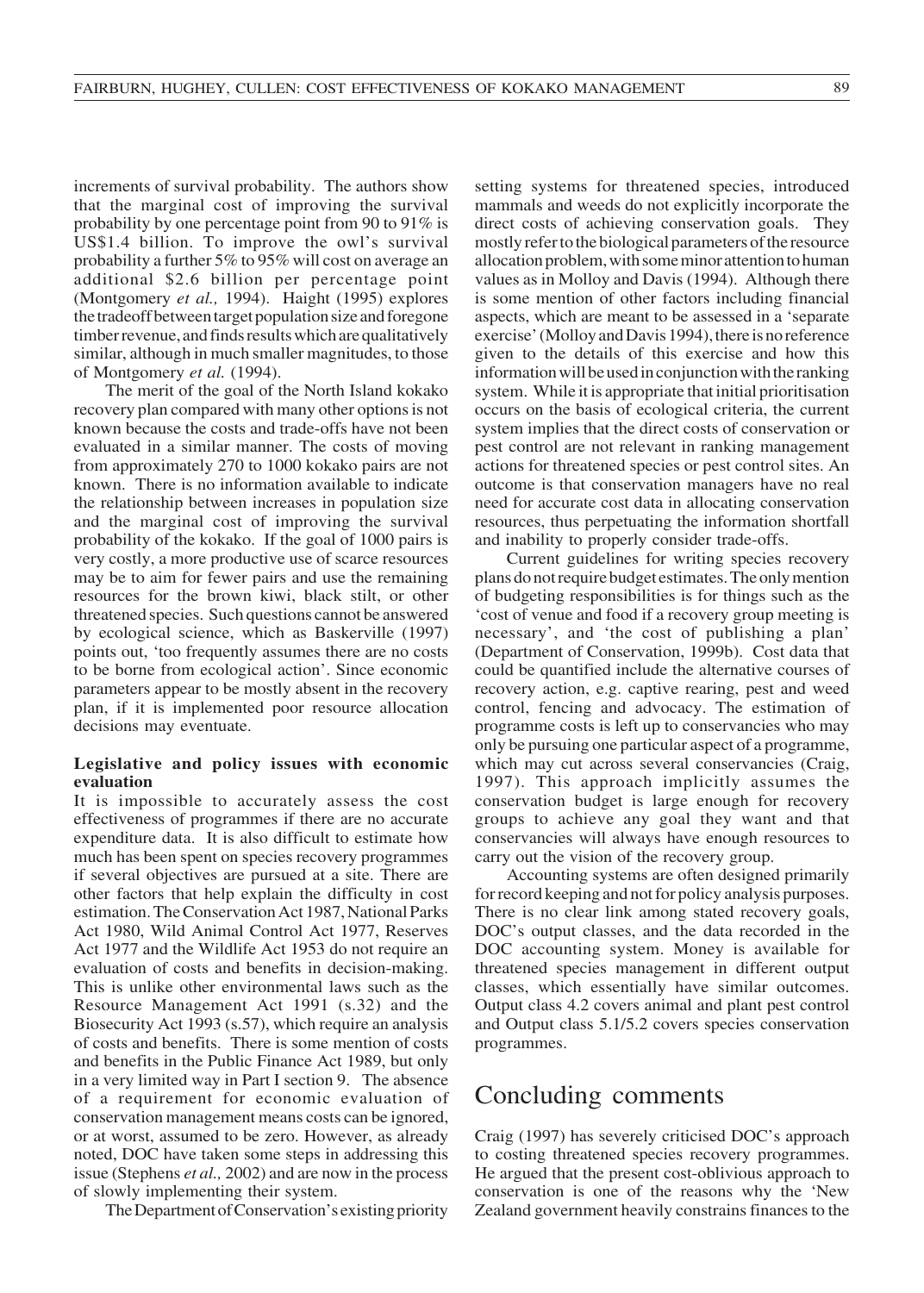Department of Conservation' (Craig, 1997). More recently, and certainly in the last few budgets, there has been a substantial increase in government investment in threatened species conservation, although this is often labelled as biodiversity or ecosystem conservation. However, the need for increased use of economic analysis to guide conservation decisionmaking remains an important issue.

We argue here and elsewhere that economics can contribute to conservation decision-making (Hughey *et al.,* 2003). Two key questions conservation managers need to ask are (1) where should scarce conservation resources be invested?, and (2) which investments in conservation management have been best? Cost effectiveness analysis and cost utility analysis are necessary tools to answer those questions, but accurate cost data are essential for both techniques to be usable. These two key questions are more likely to be posed and answered if conservation decision-makers are required to focus directly on the economic implications of conservation decisions.

## Acknowledgements

The authors thank the following for their assistance and advice: Jim Coleman, Graham Nugent, John Innes (all of Landcare Research New Zealand Ltd.), Paul Jansen and individual kokako project site managers from the Department of Conservation, and two referees for this journal. Funding for this research was provided by the Foundation for Research, Science and Technology, via sub-contract LIN 1156 with Landcare Research New Zealand Ltd.

# References

- Baskerville, G.L. 1997. Advocacy, science, policy and life in the real world. *Conservation Ecology [online] 1:* 9 Available from the Internet. URL: http://www.consecol.org/vol1/iss1/art9/ index.html
- Craig, J.L. 1997. Managing bird populations: for whom and at what cost? *Pacific Conservation Biology 3:* 172-182.
- Cullen, R.; Fairburn, G.A.; Hughey, K.F.D. 1999. COPY. A new technique for evaluation of biodiversity protection projects. *Pacific Conservation Biology 5:* 115-123*.*
- Cullen, R.; Fairburn, G.A.; Hughey, K.F.D. 2001. Measuring the productivity of threatened species programs. *Ecological Economics 39:* 53-66.
- Cullen, R.; Moran, E.; Hughey, K.F.D. 2002. Evaluation of six multiple species projects in the conservation of threatened species. *Conservation*

*Science Newsletter 45:* 11-13.

- Department of Conservation. 1999a. *Department of Conservation annual report for the year ended 1999*. Department of Conservation, Wellington, N.Z.
- Department of Conservation. 1999b. *Standard operating procedure – species recovery planning*. QD code: NH1043/03, Department of Conservation, (Mimeo) Wellington, N.Z.
- Department of Conservation. 1998. *Restoring the dawn chorus: Department of Conservation strategic business plan 1998-2002*. Department of Conservation, Wellington, N.Z.
- Department of Conservation. 2001. *Restoring the dawn chorus 2001-04.* Department of Conservation, Wellington, N.Z.
- Goldstein, P.Z. 1999. Functional ecosystems and biodiversity buzzwords. *Conservation Biology13:* 247-255.
- Haight, R.G. 1995. Comparing extinction risk and economic cost in wildlife conservation planning. *Ecological Applications 5:* 767-775.
- Hitchmough, R. 2002. *New Zealand threat classification system lists 2002*. Threatened Species Occasional Publication 23. Department of Conservation, Wellington, N.Z.
- Hughey, K.F.D.; Cullen, R; Moran, E. 2003. Integrating economic approaches into the evaluation of conservation management initiatives. *Conservation Biology 17:* 93-103.
- Hyde, W.F. 1989. Marginal costs of managing endangered species: the case of the red cockaded woodpecker. *Journal of Agricultural Economics Research 41:* 12-19.
- Innes, J.; Flux, I. 1999. *North Island Kokako recovery plan 1999-2009*. Third edition, July 1999, Threatened Species Recovery Plan 30. Department of Conservation, Wellington, N.Z.
- Innes, J.; Hay, J.R.; Flux, I.; Bradfield, P.; Speed, H.; Jansen, P. 1999. Successful recovery of North Island kokako *Callaeas cinerea wilsoni* populations, by adaptive management*. Biological Conservation 87:* 201-214.
- Metrick, A.; Weitzman, M.L. 1998. Conflicts and choices in biodiversity preservation. *Journal of Economic Perspectives 12(3):* 21-34.
- Ministry for the Environment. 1994. *Environment 2010 strategy*. Ministry for the Environment, Wellington, N.Z.
- Molloy, J.; Davis, A. 1994. *Setting priorities for the conservation of New Zealand's threatened plants and animals*. Department of Conservation, Wellington, N.Z.
- Montgomery, C.A.; Brown, G.A.; Adams, D.M. 1994. The marginal cost of species preservation: the northern spotted owl*. Journal of Environmental*